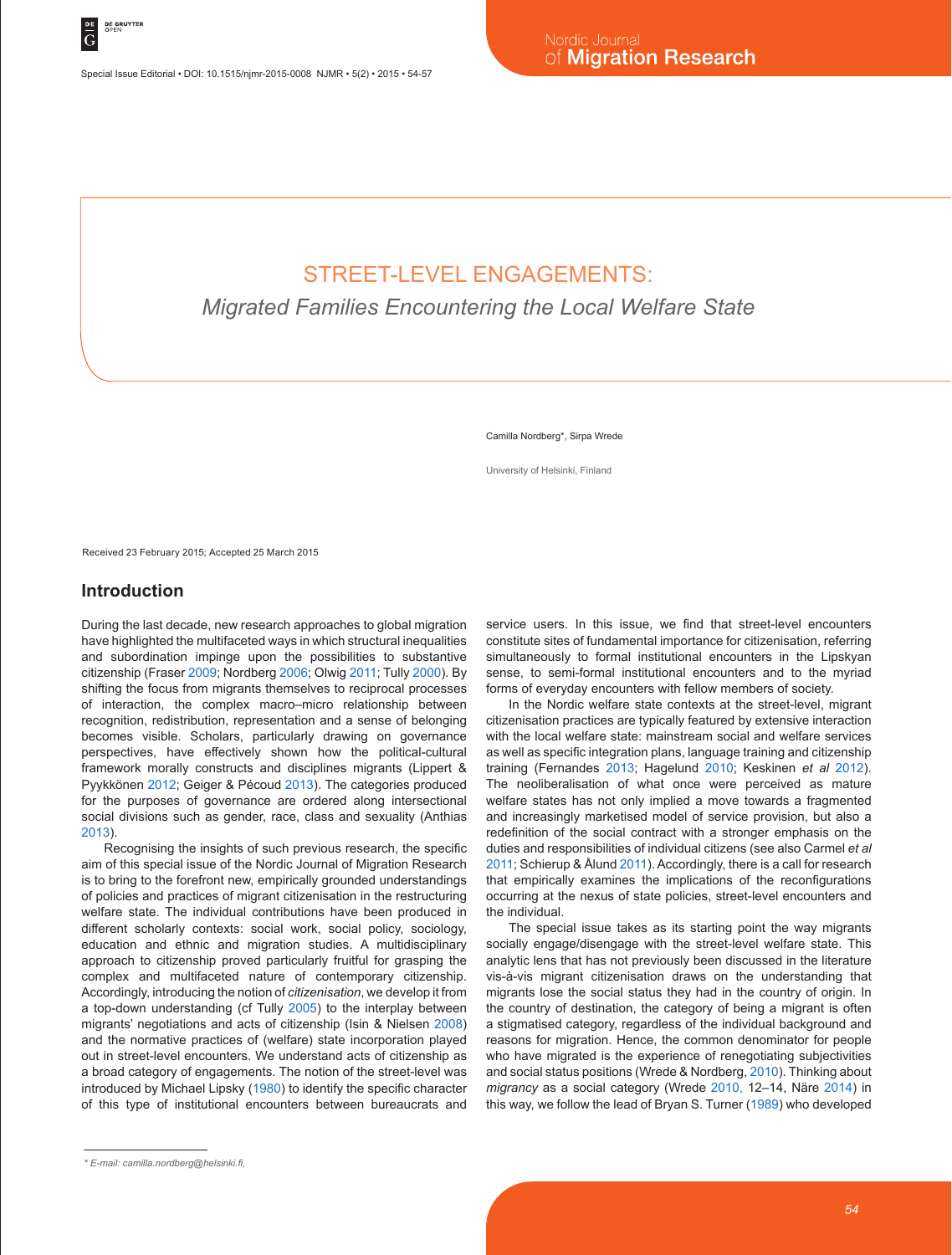an analysis of engagement/disengagement for his discussion of ageing as an issue of status politics. Accordingly, the process of migration often constitutes a loss of social status that is akin to that occurring for age groups outside the 'productive ages'. Turner (1995: 123) argues that young people as well as the aged are held irresponsible and disengaged, because of their lack of involvement in the community and/or their 'dependency on the community', whether real or perceived. With the notion of street-level engagements, we want to call attention to the implications of status politics for the ways in which migrant citizenisation is played out in street-level encounters. In many ways, the studies resemble the complex conception of recognition centred on subordination and participatory parity, as introduced by Nancy Fraser (2013). She maintains that participatory parity is conditioned by institutionalised value patterns that ensure equal respect and opportunity for achieving social esteem.

In the following, we further identify the specific analytical and empirical foci the theme issue in its part will address.

First, welfare state citizenship has been marked by a formalistic approach to the citizen, neutralising the human individual and subsequently, neglecting the social contexts of human life. Employing the idea of *social engagement through ties*, we argue that integration policies have tended to narrowly focus on institutional dimensions of citizenisation in that policies invest in the building of the social capital of migrants with the interest of enhancing the creation of weak ties, of interpersonal ties featured by little time spent, by a low degree of intimacy and emotional intensity (Granovetter 1974). What policies and institutional practices tend to overlook or treat as problematic in the contemporary welfare state are the strong ties, most importantly, those to the family (see also Erel 2011; Olwig *et al* 2012; Schmidt 2011). We bring to the forefront, the nexus of strong and weak ties in relation to processes of social engagement/disengagement and ultimately, for citizenship. While the empirical case studies draw on migrant background individuals' street-level experiences and negotiations from different civic and life-course perspectives, the special issue specifically highlights the social category of motherhood. Mothers are increasingly singled out as a 'special needs' group in integration policy and practice. Drawing on empirical case studies from different street-level settings, the articles illustrate how status politics are related to notions of social engagement, infused by the dynamics of strong as well as weak ties.

Secondly, previous research has often overlooked the particular *places and spaces* within which citizenisation takes shape and is contested. In welfare state settings, the conceptualisation of the 'state' as a dominant institutional structure has contributed to the analytical bias whereby local practices and encounters have been overlooked. Everyday life has materiality in that it revolves around particular institutions, streets, buildings and people, creating a web of street-level encounters through which social engagement is negotiated and established. According to Kevin Cox (1998: 2), spaces of dependence and spaces of engagement can be distinguished, referring to the former as place-bound 'localised social relations upon which we depend for the realisation of essential interests and for which there are no substitutes elsewhere' and to the latter as broader sets of relationships, as 'the space in which the politics of securing a space of dependence unfolds'. Everyday life is an organic feature of concrete local ties and encounters as well as more abstract spaces of claims-making and engagement. Following John Clarke (2008: 15–16), a careful analysis of 'the local' is a fundamental obligation of social analysis, looking into the local as the object of analysis and as the possibly changing scales and forms of governing whereby the local has become a particular site of governing practices.

While the notion of social engagement may involve more abstract senses of belonging and commitment, these special issue articles understand it as rooted in the web of localised, formal, semi-informal and informal encounters. Ultimately, we argue that the ways in which such encounters are played out shape migrants' capability to agency - to negotiate and challenge the hegemonic discourses and practices surrounding citizenisation. Indeed, rather than discussing it vis-à-vis abstract notions of social equality, it is fruitful to examine citizenisation as a spatially and temporarily located process that is structured by the specific histories and dynamics of the welfare state settings in question. Accordingly, the particular institutional dynamics of the practices and mechanisms of social protection that migrants encounter need to be accounted for to achieve an understanding of how their potential exclusion from equal social protection may underpin inequality related to the specific welfare institutions in both the short and long run.

Thirdly, the articles are devoted to unfold the *research processes* in detail, including those confusions and mistakes that have emerged on the path to analysing and reporting our findings (see e.g. Whyte 1993). We will discuss specific ethical and methodological challenges posed by researching potentially vulnerable individuals. While the migrant background population constitutes as diverse a group of individuals as the native born, particularly recently arrived migrants risk facing a subordinated position due to their very position as newly arrived and 'resettling' (Wrede & Nordberg 2010). Thus, recognising the self as relational has implications also for the ways in which we, as researchers, encounter our research participants and reflect upon these encounters in our writings.

Thus, from different scholarly perspectives, the articles in this issue approach the place and space of citizenisation as embodied engagement that is located in material surroundings that involve both semi-institutionalised and institutionalised settings infused by the larger socio-political context. All articles highlight the importance of a sound empirical basis for conducting social research.

Anna Bredström's and Sabine Gruber's (2015) article problematises the implementation of language interpretation in the context of maternity healthcare. Taking a critical stance to the neoliberal dismantling of public welfare institutions, they explore the ways in which healthcare professionals reflect upon experiences of cross-language interpretation. The analysis discursively illustrates the contradictions between language interpretation articulated as a migrant's right for achieving equality, and a racialised discourse where language becomes intertwined with otherness.

Camilla Nordberg's contribution (2015) focusses on newly migrated 'stay-at-home' mothers in capital region Finland. Empirically drawing on two case stories, she explores the contradictions between neoliberal policy rationales of the self-sufficient, productive individual and everyday institutional practice that paradoxically seems to reinforce the position of migrant mothers as long time assigned to the private sphere. Such external 'cementation' of the site of 'stay-at-home' parenthood is opposed to the active, transitory citizenship articulated in policy documents and by the mothers themselves.

Also, the article by Minna Intke-Hernandez and Gunilla Holm (2015) elucidates the interplay between migrant stay-at-home mothers and the local welfare state, from the perspective of education. Having conducted ethnographic work at an integration and language course for stay-at-home migrant mothers and their young children, they find that course instructors typically employ an 'ethnocentric' perspective in their teaching, thereby maintaining cultural silence. However, the results also show how the women negotiate and resist this approach,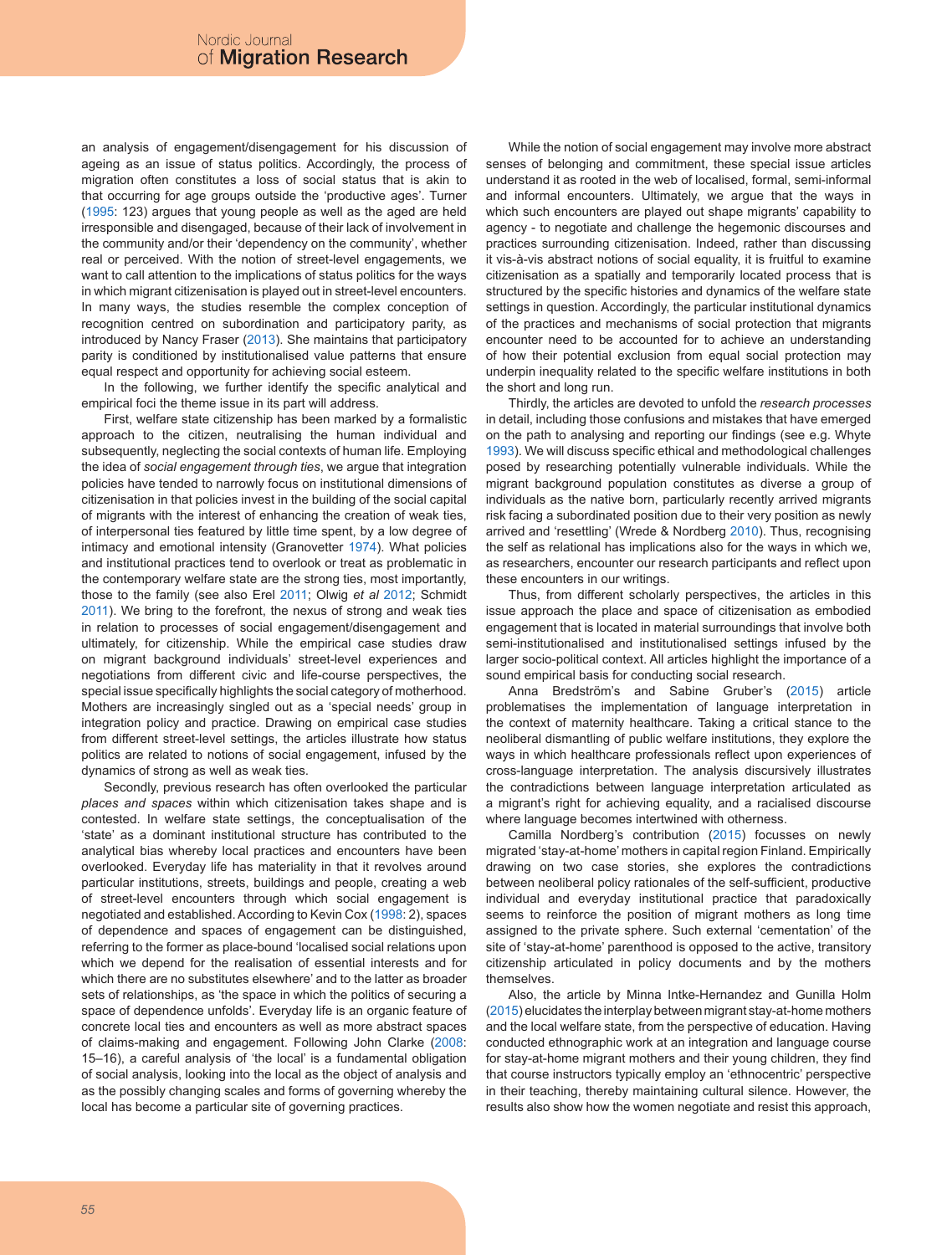highlighting their own perspectives and forcing the instructors to take a learner position.

Annika Lillrank (2015) explores refugee background women's experiences of pregnancy and birth giving in interaction with Finnish maternity care professionals. She departs from salutogenic theory in her analysis of interviews with twelve women, maintaining that cultural-sensitive practice as such does not establish trust between refugee-background women and maternity care professionals. Rather, she concludes that the salutogenic theory moves us away from stereotypical ethnic-centred models to better understand the importance of strengthening individual resources.

Finally, Eveliina Heino and Minna Veistilä (2015) analyse discourses on social support received through social relationships among Russian background families in Finland. Drawing on 25 family interviews, they explore social support provided through informal and formal relationships from different angles, highlighting the complexity and tension of social relations, also of supportive relationships*.*  Recognising these tensions is significant for the development of social services, understanding multicultural marriages and preventing racism.

To conclude, these contributions in their own specific way all highlight challenges to migrant background families' social engagement in - and with - the local welfare state. When we conceptualise citizenisation as the ways in which 'citizens to be' are enacting and negotiating their paths to citizenship through myriad street-level encounters, the studies show how the potential to social engagement necessarily is defined by the recognition dimension of these encounters.

The intersubjective condition of 'participatory parity' introduced by Nancy Fraser precludes value patterns that 'deny people the status of full partners in interaction - whether by burdening them with excessive ascribed difference', as was the case in the study on migrant stay-at-home-mothers who were closed out from mainstream social services (Nordberg 2015) 'or by failing to acknowledge their distinctiveness' (Fraser 2013: 164), as was the case in Heino's and Veistilä's research on Russian background families in child protection (2015). By exploring contemporary welfare and integration policy through the lens of street-level engagement, we found that social ties often are at the core of citizenisation. The local welfare state that the migrant encounters neglects or misinterprets the meaning of strong ties, such as the family and kin (Bredström & Gruber 2015; Heino & Veistilä 2015). This is problematic as the weak ties in the form of street-level worker interaction do not constitute a basis for migrants to interact with street-level bureaucrats as equals. Fraser (2013) emphasises that equal participation always requires material resource distribution to ensure participants' independence and voice. Only then can members of society 'interact with each other as

**References**

- Anthias, F 2012, 'Transnational mobilities, migration research and intersectionality: towards a translocational frame', *Nordic Journal of Migration Research,* vol. 2, no. 2, pp. 102–110, DOI: 10.2478/ v10202-011-0032-y.
- Bredström, A & Gruber, S 2015, 'Language, culture and maternity care: 'troubling' interpretation in an institutional context', *Nordic Journal of Migration Research*, vol. 5. no. 2, DOI: 10.1515/njmr-2015-0010.
- Carmel, E, Cerami, A & Papadopoulos T (eds.) 2011, *Migration and welfare in the 'new' Europe: social protection and the challenges of integration*, Policy Press, Bristol.

peers' (Fraser 2013: 164). A joint conclusion of the studies, having looked at refugees as well as other categories of migrants, is that the welfare state to some extent caters for income redistribution while the redistribution of power and knowledge remains weak (Bredström & Gruber 2015; Heino & Veistilä 2015; Intke-Hernandes & Holm 2015, Lillrank 2015; Nordberg 2015).

Hence, from the point of view of street-level engagements, at the essence lies the call for counteracting the experienced stigma and lacking autonomy stemming from migration, either from being made invisible or unheard, or, from being institutionally unequal on the basis of race, class and gender. Furthermore, we argue for the need to further research on the workings of the state at the street-level, where citizenisation occurs in face-to-face interaction. Moreover, we call explicitly for research that seeks to make visible the agency also of vulnerable groups.

## **Acknowledgements**

We are grateful for valuable comments on this special issue of NJMR by an anonymous referee and by the editors-in-chief, at different stages of the writing process. We also want to thank the participants in the kick-off seminar in Helsinki in February 2014 for inspiring and thought-provoking discussions on street-level engagements in different contexts. Last but not least, we want to thank the managing editor for her professional and patient guidance of this contribution.

**Dr. Camilla Nordberg** is a Senior Lecturer in social work at the Swedish School of Social Science at the University of Helsinki. She currently holds a five-year Academy of Finland Research Fellowship conducting an ethnographic longitudinal study on migrant background mothers' citizenisation practices in restructuring urban settings. Her research interests and publications have broadly related to the migration-welfare state nexus, with a particular focus on micro-level analyses of citizenship and power, media and public discourse.

**Dr. Sirpa Wrede** is a Senior Lecturer and aa Docent of Sociology at the Department of Social Research at the University of Helsinki. In addition to research on the impact of globalisation on professions and professional work as well as on ethnic relations in working life, her research areas include the welfare state and welfare-state restructuring. Furthermore, she has written on the use of qualitative methods in international comparative research. She is principal investigator and leader of the Academy of Finland project 'The Shaping of Occupational Subjectivities of Migrant Care Workers: A Multi-Sited Analysis of Glocalising Elderly Care' (2011–2015).

- Clarke, J 2008, 'Governing the Local? A response to Kevin Stenson', *Social Work & Society*, vol. 6, no. 1, pp. 15–20.
- Cox, KR 1998, 'Spaces of dependence, spaces of engagement, and the politics of scale', *Political Geography,* vol. 17, no. 1, pp. 1–23, DOI:10.1016/S0962-6298(97)00048-6.
- Erel, U 2011, 'Reframing migrant mothers as citizens', *Citizenship Studies*, vol. 15, no. 6-7, pp. 695-709, DOI: 10.1080/13621025.2011.600076
- Fernandes, A 2013, 'Ethnification of new social risks: programmes for preparing newly arrived immigrants for (working) life in Sweden, Denmark and Norway' in *Changing social risks and social policy*